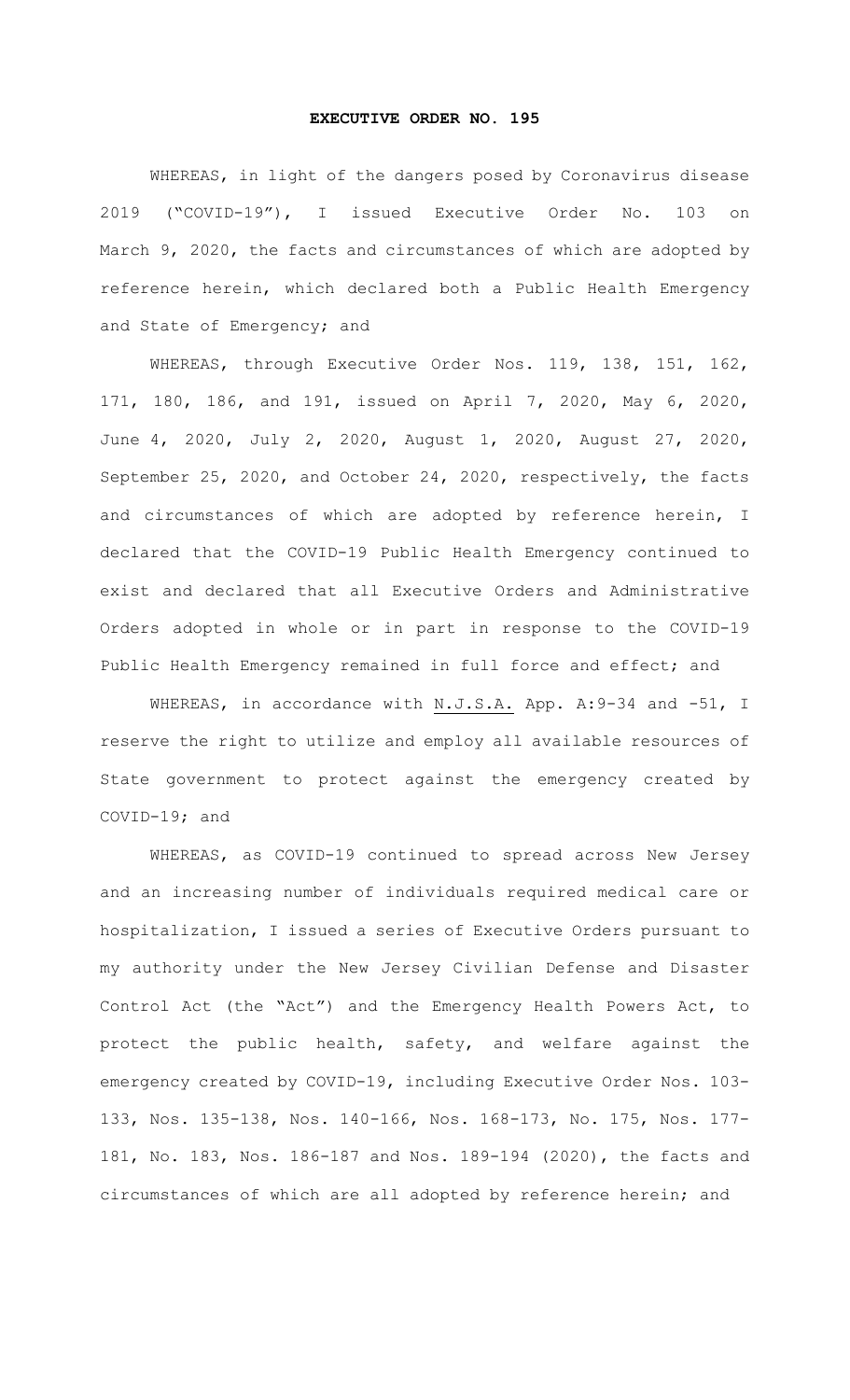WHEREAS, I issued Executive Order No. 108 on March 21, 2020, which permitted municipalities and counties to impose additional restrictions on county and municipal parks and on online marketplaces for arranging or offering lodging to permit locals targeted flexibility to respond to issues with congregation in certain areas; and

WHEREAS, on November 10, 2020, I issued Executive Order No. 194, which, in part, required food and beverage establishments to close their indoor operations between the hours of 10:00 p.m. and 5:00 a.m. each day; and

WHEREAS, the Act establishes that the Governor "is authorized to make, amend and rescind orders, rules and regulations ... and it shall be unlawful for any municipality or other subdivision or any other governmental agency of this State to adopt any rule or regulation or to enforce any such rule or regulation that may be at variance with any such order, rule or regulation established by the Governor," N.J.S.A. App. A: 9-40; and

WHEREAS, the Act further provides that "[i]n the event of a dispute on the question of whether or not any such rule or regulation is at variance with an order, rule or regulation established by the Governor ... the determination of the Governor shall control," N.J.S.A. App. A:9-40; and

WHEREAS, in accordance with N.J.S.A. App A:9-40, I declared that, due to the State of Emergency, no municipality, county, or any agency or political subdivision of this State shall enact or enforce any order, rule, regulation, ordinance, or resolution which will or might in any way conflict with any of the provisions of my Executive Orders, or which will in any way interfere with or impede their achievement; and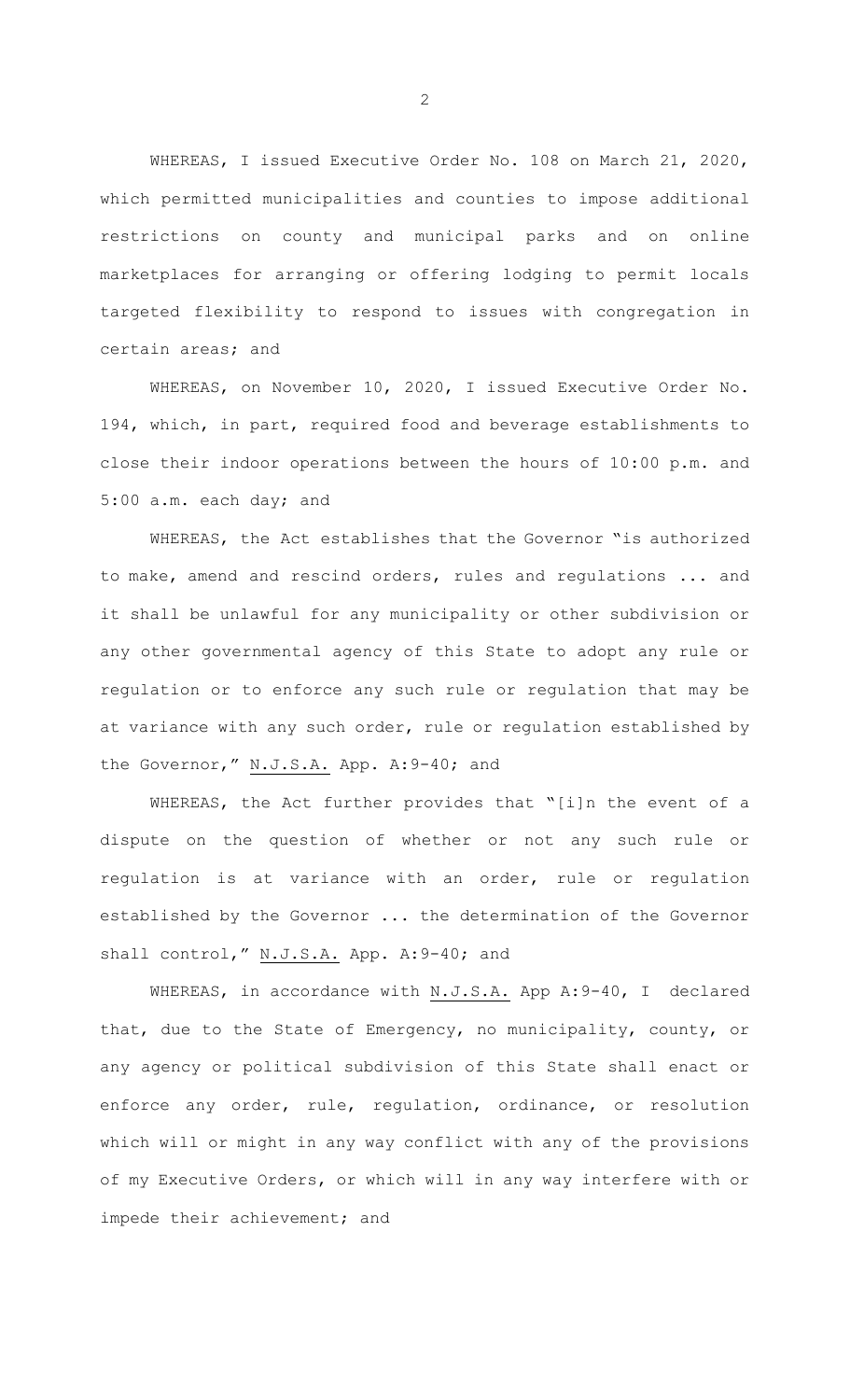WHEREAS, I have subsequently reaffirmed that declaration in numerous COVID-19-related Orders, including in Executive Order No. 194 (2020); and

WHEREAS, during an emergency such as the outbreak of COVID-19, it is of the utmost importance that the emergency response be well coordinated in order to provide consistency of action and clarity of action to the general public, avoid duplication of efforts, prevent unnecessary use of critical resources, and ensure accurate and prompt communications between government and emergency personnel and the public; and

WHEREAS, unitary management is essential for coordination needed during an emergency, because, among other things:

- a. It allows the efficient gathering and assessment of information, and the formulation of a consistent response to changing circumstances;
- b. It ensures an appropriate balance statewide between actions needed to combat the spread of COVID-19 and the avoidance of unnecessary hardships to the public;
- c. It ensures that the State's resources are efficiently and adequately deployed;
- d. It avoids the individual and potential competing interests of the State's hundreds of municipalities and 21 counties; and

WHEREAS, the issuance of mandates and restrictions by municipalities and counties at variance with the Governor's Executive Orders confounds the benefits of a unitary management structure, because, among other things:

> a. It risks confusion among members of the public by creating requirements that are different and in places contrary to the Governor's Executive Orders;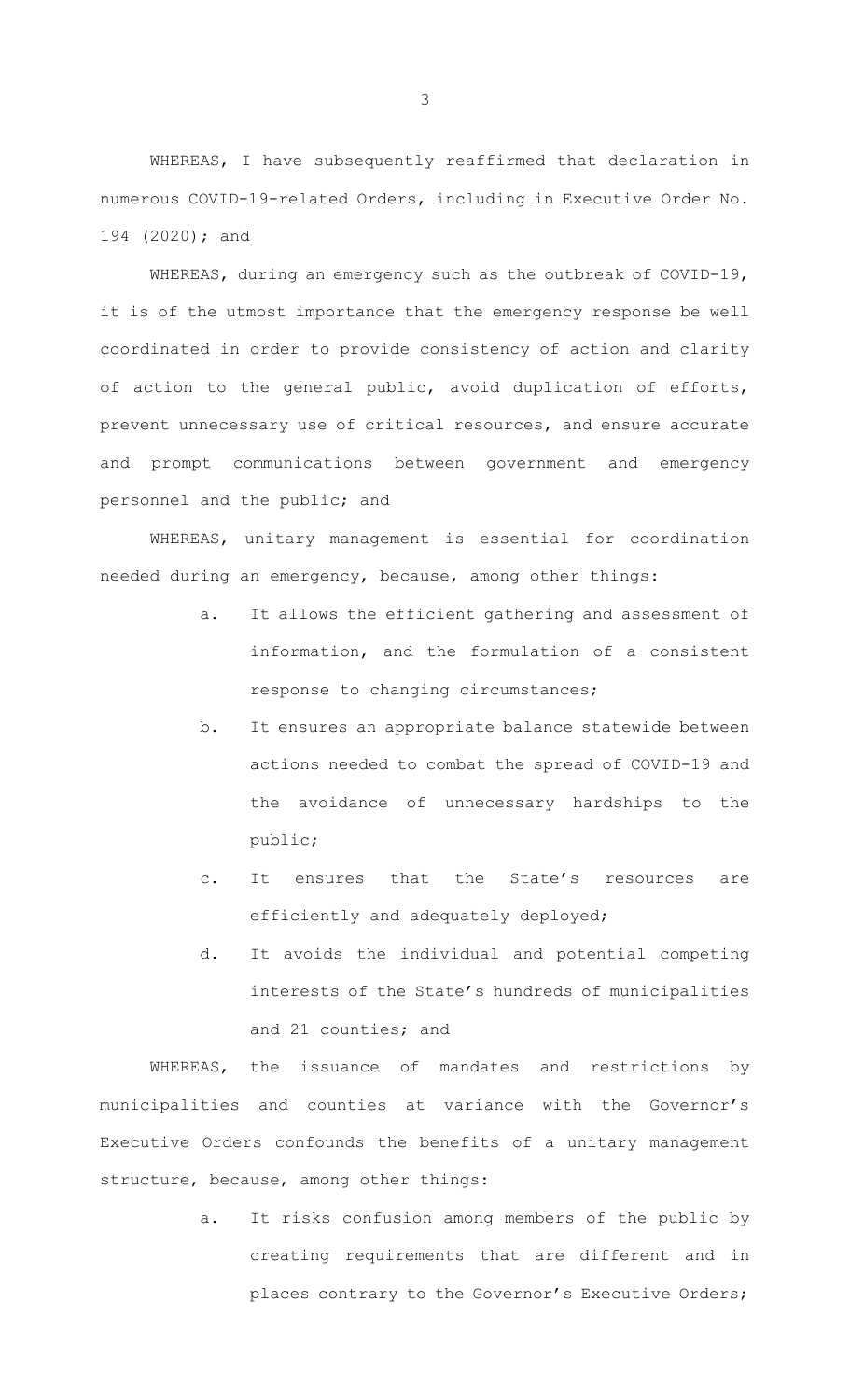- b. It may cause the public to conform to mandates that the Governor has determined are unnecessary or, in the worst case, counter-productive;
- c. It disrupts the balance between the actions necessary to combat the spread of COVID-19 and the other needs of the population as determined by the Governor;
- d. It risks inefficient deployment of finite resources in that municipal authorities may use their emergency personnel to implement and enforce local mandates the Governor has deemed inappropriate or unnecessary; and

WHEREAS, notwithstanding the overwhelming benefits of a unitary management structure, there exist certain limited circumstances where it may be beneficial for localities to be able to impose additional restrictions; and

WHEREAS, certain municipalities may have legitimate concerns about congregation in and around businesses at particular hours, which may cause public health concerns as we aim to avoid unnecessary increases in density of individuals; and

WHEREAS, businesses vary widely in their nature, with some attracting large, crowded groups of people in indoor spaces, which would pose significant public health concerns; and

WHEREAS, the Constitution and statutes of the State of New Jersey, particularly the provisions of N.J.S.A. 26:13-1 et seq., N.J.S.A. App. A:9-33 et seq., N.J.S.A. 38A:3-6.1, and N.J.S.A. 38A:2-4 and all amendments and supplements thereto, confer upon the Governor of the State of New Jersey certain emergency powers, which I have invoked;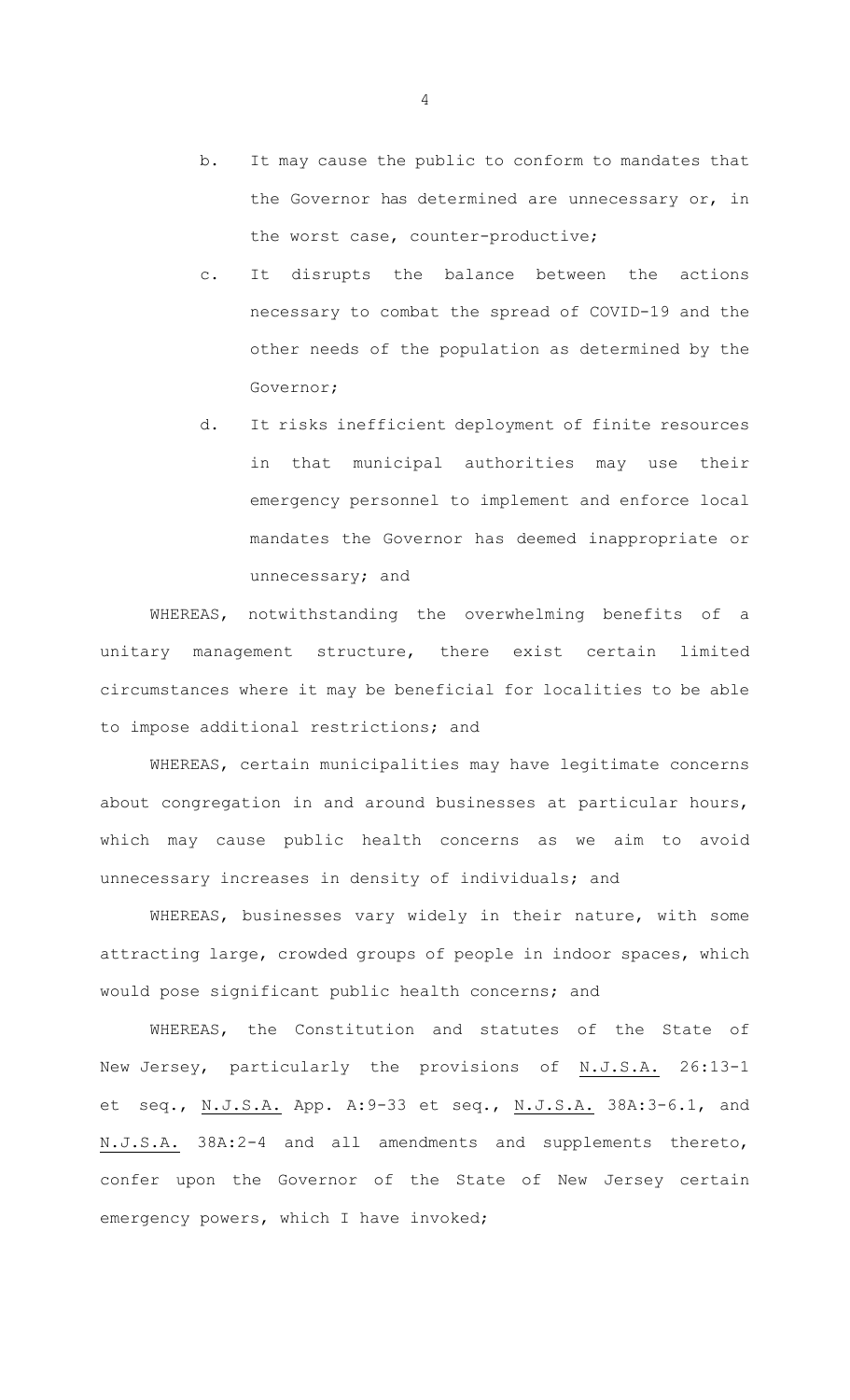NOW, THEREFORE, I, PHILIP D. MURPHY, Governor of the State of New Jersey, by virtue of the authority vested in me by the Constitution and by the Statutes of this State, do hereby ORDER and DIRECT:

1. Any county or municipal restriction imposed in response to COVID-19 that in any way will or might conflict with any of the provisions of Executive Order Nos. 103-133, Nos. 135-138, Nos. 140-166, Nos. 168-173, No. 175, Nos. 177-181, No. 183, Nos. 186- 187 and Nos. 189-194 (2020), or which will or might in any way interfere with or impede their achievement, or the achievement of Administrative Orders issued as authorized by my Executive Orders, is hereby invalidated unless otherwise expressly permitted. Examples of such restrictions include, but are not limited to, the following:

- a. Any additions to or deletions from the list of retail businesses that I have deemed essential or that have been identified as essential through Administrative Orders authorized by my Executive Orders;
- b. Any limitations imposed on any business's scope of service;
- c. Any density or social distancing requirements;
- d. Any orders relating to the gathering of individuals; and
- e. General restrictions on the freedom of movement within that county or municipality, including but not limited to the imposition of curfews.

2. No municipality, county, or any other agency or political subdivision of this State shall enact or enforce any order, rule, regulation, ordinance, or resolution which will or might in any way conflict with any of the provisions of Executive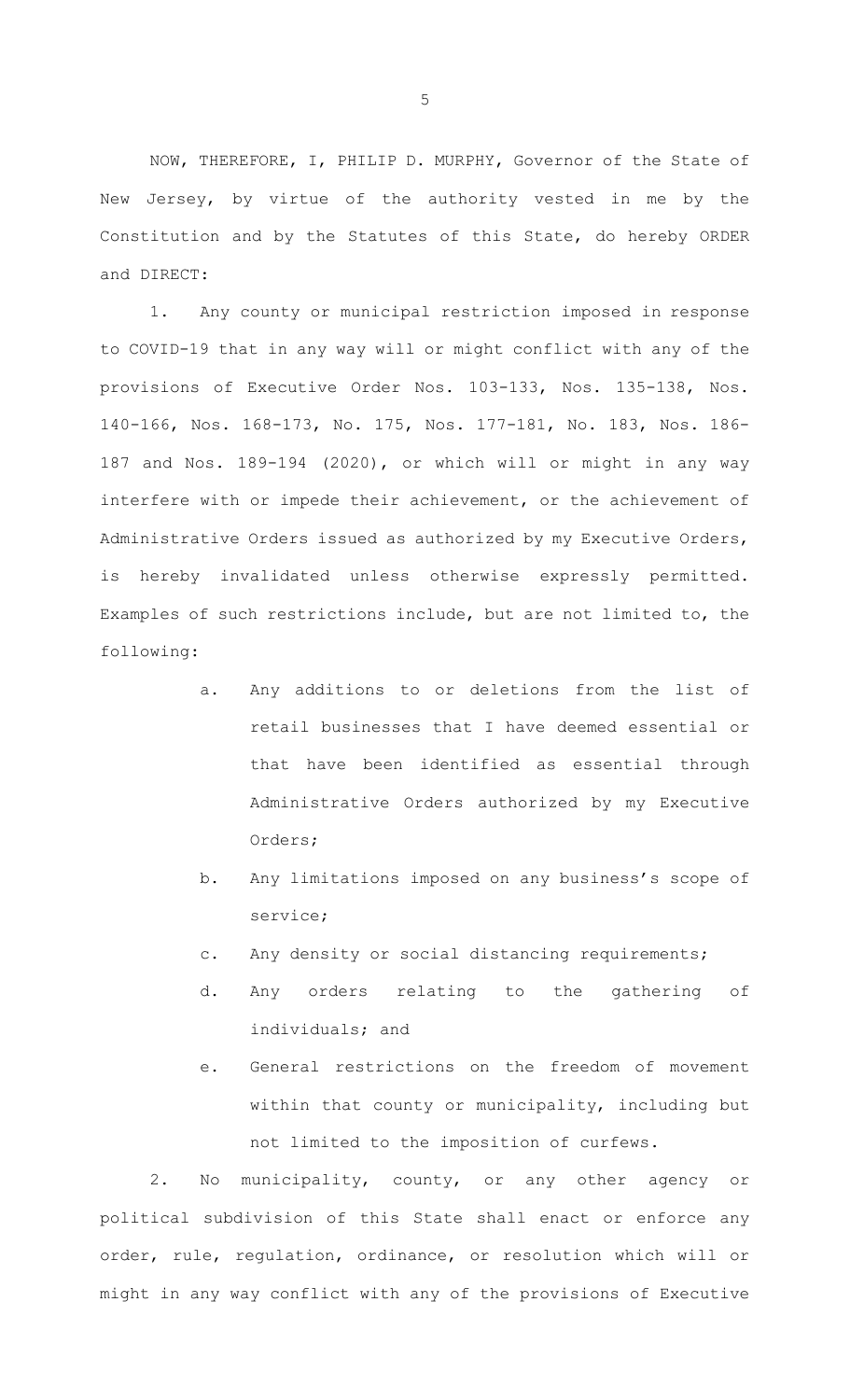Order Nos. 103-133, Nos. 135-138, Nos. 140-166, Nos. 168-173, No. 175, Nos. 177-181, No. 183, Nos. 186-187 and Nos. 189-194 (2020), or which will or might in any way interfere with or impede its achievement, or the achievement of Administrative Orders issued as authorized by my Executive Orders, unless otherwise expressly permitted. This Order shall not supersede the provisions of Executive Order No. 108 (2020) that currently remain in effect, which includes the ability of municipalities and counties to impose additional restrictions on online marketplaces for arranging or offering lodging and on municipal parks, or the provisions of any Administrative order that permits municipalities and counties to impose additional restrictions.

3. Notwithstanding Paragraphs 1 and 2, municipalities and counties are permitted under this Order to impose additional restrictions, in response to COVID-19, on the hours of operation of non-essential retail businesses, as defined by Executive Order No. 107 (2020) and subsequent Administrative orders, and food and beverage establishments, as defined by Executive Order No. 194 (2020), personal care service businesses, as defined by Executive Order No. 157 (2020), and recreation and entertainment businesses, as defined by Executive Orders Nos. 157 and 181 (2020). Such limitations may apply across the entire county or municipality or in targeted locations therein. Provided, however, that the limitations authorized by this paragraph cannot restrict the hours of operation of such businesses between 5:00 a.m. and 8:00 p.m. While municipalities and counties can restrict hours of operation for the aforementioned businesses between the hours of 8:00 p.m. and 5:00 a.m., they cannot prevent dining establishments from arranging for the pickup or delivery of goods or otherwise limit their scope of operations. The State Director of Emergency Management, who is the Superintendent of the State Police, shall